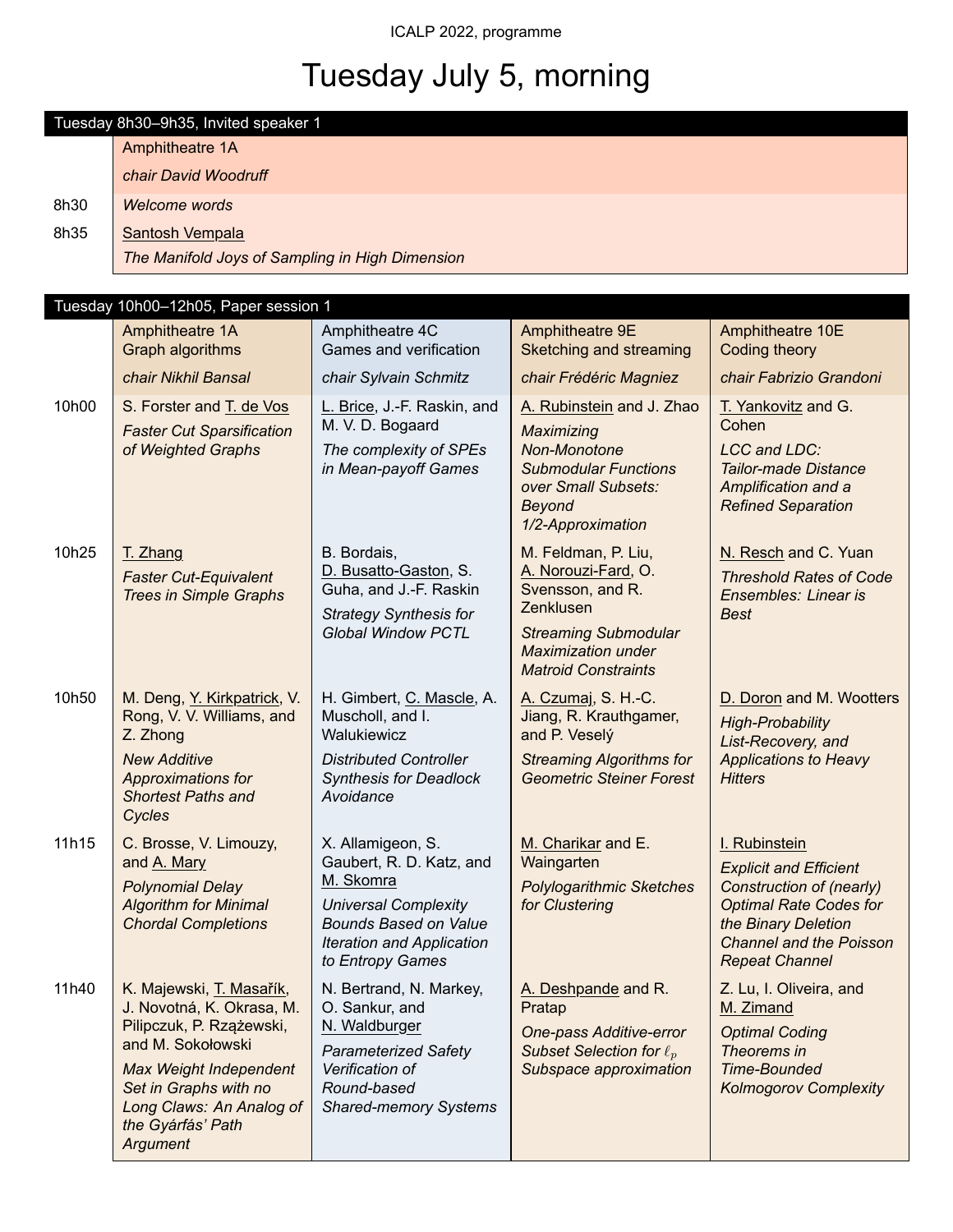# Tuesday July 5, afternoon

Tuesday 14h00–15h00, Invited speaker 2

|       | Amphitheatre 1A                                                                                                                      |                                                                                                                  |                                                                                                                                  |                                                                                                                                                               |  |  |  |
|-------|--------------------------------------------------------------------------------------------------------------------------------------|------------------------------------------------------------------------------------------------------------------|----------------------------------------------------------------------------------------------------------------------------------|---------------------------------------------------------------------------------------------------------------------------------------------------------------|--|--|--|
|       | chair Virginia Vassilewska                                                                                                           |                                                                                                                  |                                                                                                                                  |                                                                                                                                                               |  |  |  |
| 14h00 | <b>Leslie Ann Goldberg</b>                                                                                                           |                                                                                                                  |                                                                                                                                  |                                                                                                                                                               |  |  |  |
|       | Some new (and old) Results on Contention Resolution                                                                                  |                                                                                                                  |                                                                                                                                  |                                                                                                                                                               |  |  |  |
|       |                                                                                                                                      |                                                                                                                  |                                                                                                                                  |                                                                                                                                                               |  |  |  |
|       | Tuesday 15h30-17h10, Paper session 2                                                                                                 |                                                                                                                  |                                                                                                                                  |                                                                                                                                                               |  |  |  |
|       | Amphitheatre 1A<br>Quantum                                                                                                           | Amphitheatre 4C<br>Computability and<br>dynamic systems                                                          | Amphitheatre 9E<br><b>Reconstruction problems</b>                                                                                | Amphitheatre 10E<br>Game theory, networks,<br>and distributed                                                                                                 |  |  |  |
|       | chair Sevag Gharibian                                                                                                                | chair Dmitry Chistikov                                                                                           | chair Aviad Rubinstein                                                                                                           | chair Nikhil Bansal                                                                                                                                           |  |  |  |
| 15h30 | C.-N. Chou, P. Love, J.<br>Shi, and J. S. Sandhu                                                                                     | D. E. Amir and M. Hoyrup<br><b>Computability of Finite</b>                                                       | J. Diaz, V. Dani, C.<br>Moore, and T. Hayes                                                                                      | W. Kuszmaul and<br>S. Narayanan                                                                                                                               |  |  |  |
|       | <b>Limitations of Local</b><br><b>Quantum Algorithms on</b><br>Random MAX-k-XOR and<br><b>Beyond</b>                                 | <b>Simplicial Complexes</b>                                                                                      | <b>Improved Reconstruction</b><br>of Random Geometric<br>Graphs                                                                  | <b>Optimal Time-Backlog</b><br>Tradeoffs for the<br>Variable-Processor Cup<br>Game                                                                            |  |  |  |
| 15h55 | P. Yao, Y. Yin, and<br>X. Zhang<br>Polynomial-Time<br>Approximation of<br><b>Zero-Free Partition</b><br><b>Functions</b>             | D. Stull<br><b>The Dimension Spectrum</b><br>Conjecture for Planar<br>Lines                                      | A. McGregor and<br>R. Sengupta<br><b>Graph Reconstruction</b><br>from Random Subgraphs                                           | A. Berger, W. Kuszmaul,<br>A. Polak, J. Tidor, and N.<br>Wein<br><b>Memoryless Worker-Task</b><br>Assignment with<br><b>Polylogarithmic Switching</b><br>Cost |  |  |  |
| 16h20 | J. Radhakrishnan, S.<br>Dhamapurkar, and<br>S. Pawar<br>Set Membership with Two<br><b>Classical and Quantum</b><br><b>Bit Probes</b> | V. Salo and I. Törmä<br>What can Oracles Teach<br>us about the Ultimate<br>Fate of Life?                         | A. Kumar, A. Louis, and<br>R. Paul<br><b>Exact Recovery Algorithm</b><br>for Planted Bipartite<br>Graph in Semi-random<br>Graphs | S. Ioannidis, B. de<br>Keijzer, and C. Ventre<br><b>Strong Approximations</b><br>and Irrationality in<br><b>Financial Networks with</b><br><b>Derivatives</b> |  |  |  |
| 16h45 | S. Chakraborty, C. Kayal,<br>and M. Paraashar<br>Separations between<br><b>Combinatorial Measures</b><br>for Transitive Functions    | J. Piribauer, O. Sankur,<br>and C. Baier<br>The Variance-penalized<br><b>Stochastic Shortest Path</b><br>Problem | G. Blanc, J. Lange, and<br>Li-Y. Tan<br><b>Reconstructing Decision</b><br><b>Trees</b>                                           | T. Friedrich,<br>H. Gawendowicz, P.<br>Lenzner, and A.<br>Melnichenko<br><b>Social Distancing</b><br><b>Network Creation</b>                                  |  |  |  |

### Tuesday 18h00–21h00, Cocktail and vernissage of the exhibition for the 50 years of EATCS / ICALP

Université Paris Cité, 12 Rue de l'École de Médecine, 75006 Paris. Groups will gather and go by metro there lead by staff members.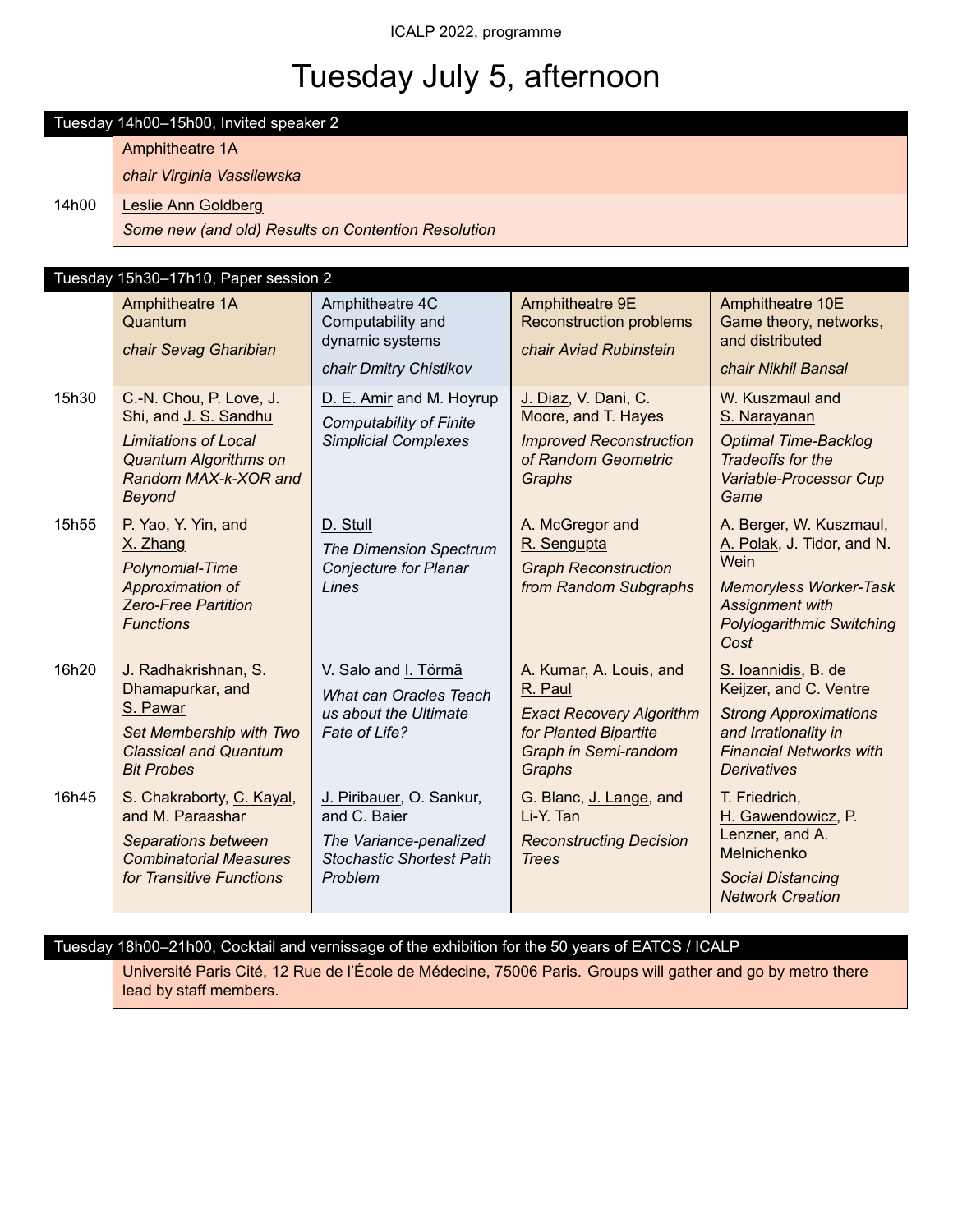# Wednesday July 6, morning

Wednesday 8h30–9h30, Invited speaker 3 Amphitheatre 1A

|       | chair Paul Goldberg                                                                                                                                                                                     |                                                                                                                                                                |                                                                                                                                                               |                                                                                                                                                                                                      |  |  |  |  |
|-------|---------------------------------------------------------------------------------------------------------------------------------------------------------------------------------------------------------|----------------------------------------------------------------------------------------------------------------------------------------------------------------|---------------------------------------------------------------------------------------------------------------------------------------------------------------|------------------------------------------------------------------------------------------------------------------------------------------------------------------------------------------------------|--|--|--|--|
| 8h30  | <b>Constantinos Daskalakis</b>                                                                                                                                                                          |                                                                                                                                                                |                                                                                                                                                               |                                                                                                                                                                                                      |  |  |  |  |
|       |                                                                                                                                                                                                         | Equilibrium Computation, Deep Learning, and Multi-Agent (Reinforcement) Learning                                                                               |                                                                                                                                                               |                                                                                                                                                                                                      |  |  |  |  |
|       |                                                                                                                                                                                                         |                                                                                                                                                                |                                                                                                                                                               |                                                                                                                                                                                                      |  |  |  |  |
|       | Wednesday 10h00-12h05, Paper session 3                                                                                                                                                                  |                                                                                                                                                                |                                                                                                                                                               |                                                                                                                                                                                                      |  |  |  |  |
|       | Amphitheatre 1A<br>Counting and sampling<br>chair Sevag Gharibian                                                                                                                                       | Amphitheatre 4C<br>Transducers and<br>automata<br>chair Anca Muscholl                                                                                          | Amphitheatre 9E<br><b>Property testing</b><br>chair Ilan Newman                                                                                               | Amphitheatre 10E<br>Dynamic algorithms and<br>sensitivity oracles<br>chair Adrian Vladu                                                                                                              |  |  |  |  |
| 10h00 | C. Efthymiou<br><b>On Sampling Symmetric</b><br><b>Gibbs Distributions on</b><br><b>Sparse Random Graphs</b><br>and Hypergraphs.                                                                        | M. Göös, S. Kiefer, and<br>W. Yuan<br>Lower Bounds for<br>Unambiguous Automata<br>via Communication<br>Complexity                                              | A. Ghosh, G. Mishra, R.<br>Raychaudhury, and<br>S. Sen<br><b>Tolerant Bipartiteness</b><br><b>Testing in Dense Graphs</b>                                     | J. Alman and D. Hirsch<br><b>Parameterized Sensitivity</b><br><b>Oracles and Dynamic</b><br><b>Algorithms using Exterior</b><br>Algebras                                                             |  |  |  |  |
| 10h25 | I. Bezakova, A. Galanis,<br>L. Goldberg, and D.<br>Stefankovic<br>Fast sampling via<br>Spectral Independence<br>beyond Bounded-degree<br>Graphs                                                         | A. Casares, T. Colcombet,<br>and K. Lehtinen<br>On the Size of<br>Good-for-games Rabin<br>Automata and its Link<br>with the Memory in Muller<br>Games          | L. Esperet and S. Norin<br><b>Testability and Local</b><br><b>Certification of Monotone</b><br><b>Properties in Minor-closed</b><br><b>Classes</b>            | S. Baswana, K. Bhanja,<br>and A. Pandey<br>Minimum+1 $(s,t)$ -cuts and<br><b>Dual Edge Sensitivity</b><br>Oracle                                                                                     |  |  |  |  |
| 10h50 | A. Coja-Oghlan, A.<br>Galanis, L. A. Goldberg,<br>J. B. Ravelomanana, D.<br>Stefankovic, and E.<br>Vigoda<br><b>Metastability of the Potts</b><br><b>Ferromagnet on Random</b><br><b>Regular Graphs</b> | L. Exibard, E. Filiot, and<br>A. Khalimov<br>A Generic Solution to<br>Register-bounded<br>Synthesis With an<br><b>Application to Discrete</b><br><b>Orders</b> | O. Ben-Eliezer, S. Letzter,<br>and E. Waingarten<br><b>Finding Monotone</b><br><b>Patterns in Sublinear</b><br>Time, Adaptively                               | D. Bilò, K. Choudhary, S.<br>Cohen, T. Friedrich, and<br>M. Schirneck<br><b>Deterministic Sensitivity</b><br><b>Oracles for Diameter,</b><br><b>Eccentricities and All</b><br><b>Pairs Distances</b> |  |  |  |  |
| 11h15 | A. Galanis, D.<br>Stefankovic, and E.<br>Vigoda<br>Approximating<br>Observables is as Hard<br>as Counting                                                                                               | L. Bohn and C. Löding<br>Passive Learning of<br>Deterministic Büchi<br>Automata by<br><b>Combinations of DFAs</b>                                              | T. Eden, D. Ron, and W.<br>Rosenbaum<br><b>Almost Optimal Bounds</b><br>for Sublinear-Time<br>Sampling of k-Cliques in<br><b>Bounded Arboricity</b><br>Graphs | A. Bernstein,<br>J. v. d. Brand, M. Probst,<br>D. Nanongkai, T.<br>Saranurak, A. Sidford,<br>and He Sun<br><b>Fully-Dynamic Graph</b><br>Sparsifiers Against an<br><b>Adaptive Adversary</b>         |  |  |  |  |
| 11h40 | G. Qiu, Y. Wang, and C.<br>Zhang<br>A Perfect Sampler for<br>Hypergraph Independent<br><b>Sets</b>                                                                                                      | M. Ganardi, R. Majumdar,<br>A. Pavlogiannis, L.<br>Schütze, and G. Zetzsche<br>Reachability in Bidirected<br>Pushdown VASS                                     | K. Bringmann, A. Cassis,<br>N. Fischer, and V. Nakos<br><b>Improved Sublinear-Time</b><br><b>Edit Distance for</b><br><b>Preprocessed Strings</b>             | A. B. G. Christiansen and<br>E. Rotenberg<br>Fully-dynamic $\alpha$ + 2<br><b>Arboricity Decomposition</b><br>and Implicit Colouring.                                                                |  |  |  |  |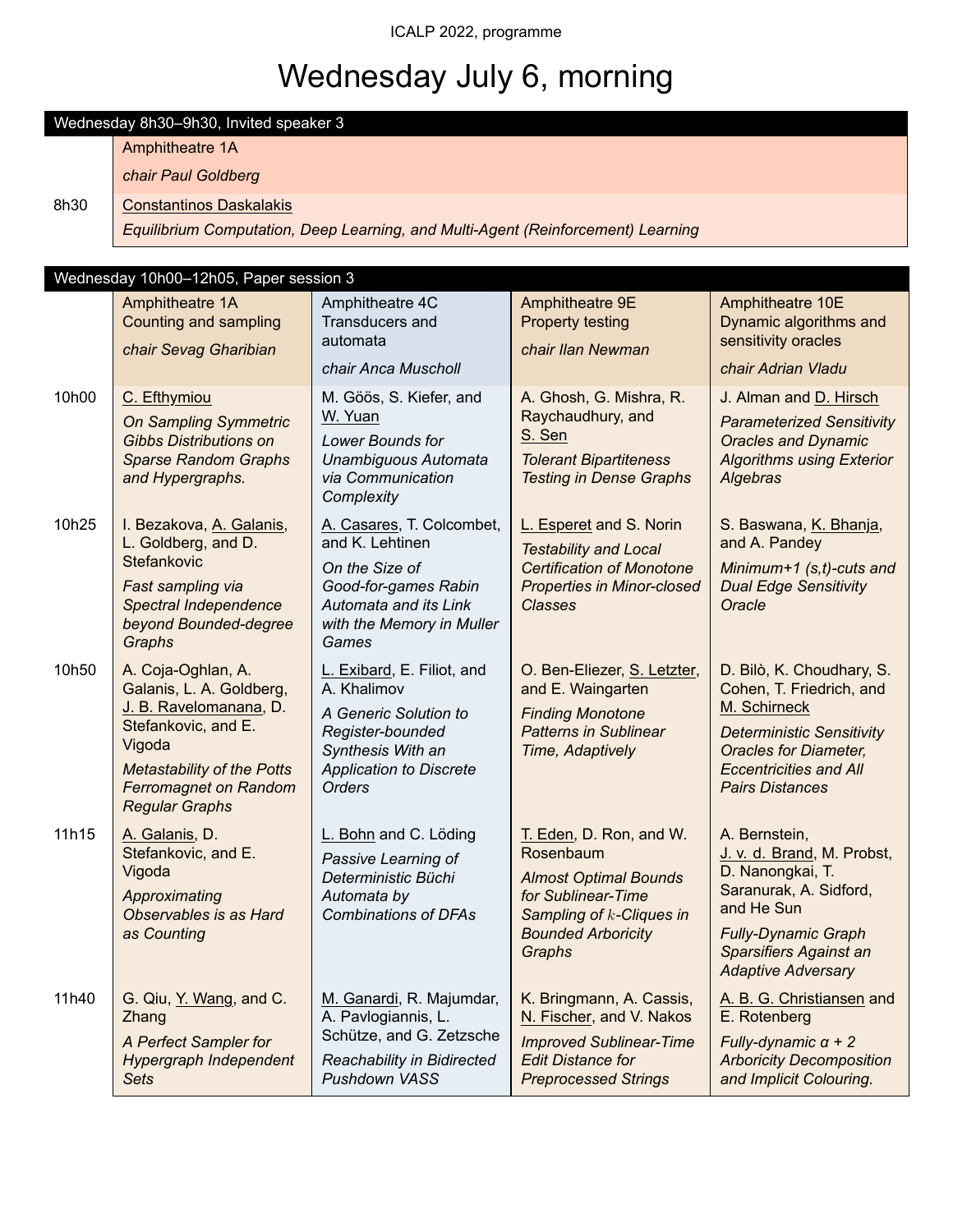# Wednesday July 6, afternoon

|       | Wednesday 14h00-16h05, Best papers session                                |  |  |  |  |
|-------|---------------------------------------------------------------------------|--|--|--|--|
|       | Amphitheatre 1A                                                           |  |  |  |  |
|       | chair Mikołaj Bojańczyk and David Woodruff                                |  |  |  |  |
| 14h00 | J. Blikstad                                                               |  |  |  |  |
|       | Sublinear-round Parallel Matroid Intersection                             |  |  |  |  |
| 14h25 | J. Tětek                                                                  |  |  |  |  |
|       | Approximate Triangle Counting via Sampling and Fast Matrix Multiplication |  |  |  |  |
| 14h50 | G. Douéneau-Tabot                                                         |  |  |  |  |
|       | Hiding Pebbles when the Output Alphabet is Unary                          |  |  |  |  |
| 15h15 | I. Newman and N. Varma                                                    |  |  |  |  |
|       | <b>Strongly Sublinear Algorithms for Testing Pattern Freeness</b>         |  |  |  |  |
| 15h40 | J. Gajarský, M. Pilipczuk, W. Przybyszewski, and S. Toruńczyk             |  |  |  |  |
|       | Twin-width and Types                                                      |  |  |  |  |

### Wednesday 16h45–17h30, EATCS Award 2022

Amphitheatre 1A

*chair Jean-François Raskin*

16h45 **Patrick Cousot** *Abstraction of Hybrid Semantics*

|       | Wednesday 17h30-19h30, EATCS general assembly                                                                                                                                           |  |  |  |
|-------|-----------------------------------------------------------------------------------------------------------------------------------------------------------------------------------------|--|--|--|
|       | Amphitheatre 1A                                                                                                                                                                         |  |  |  |
| 17h30 | <b>EATCS</b> general assembly:<br>EATCS fellows, EATCS distinguished dissertation Award, Best ICALP papers, Best ICALP Student Papers, news<br>about next ICALP, ICALP business meeting |  |  |  |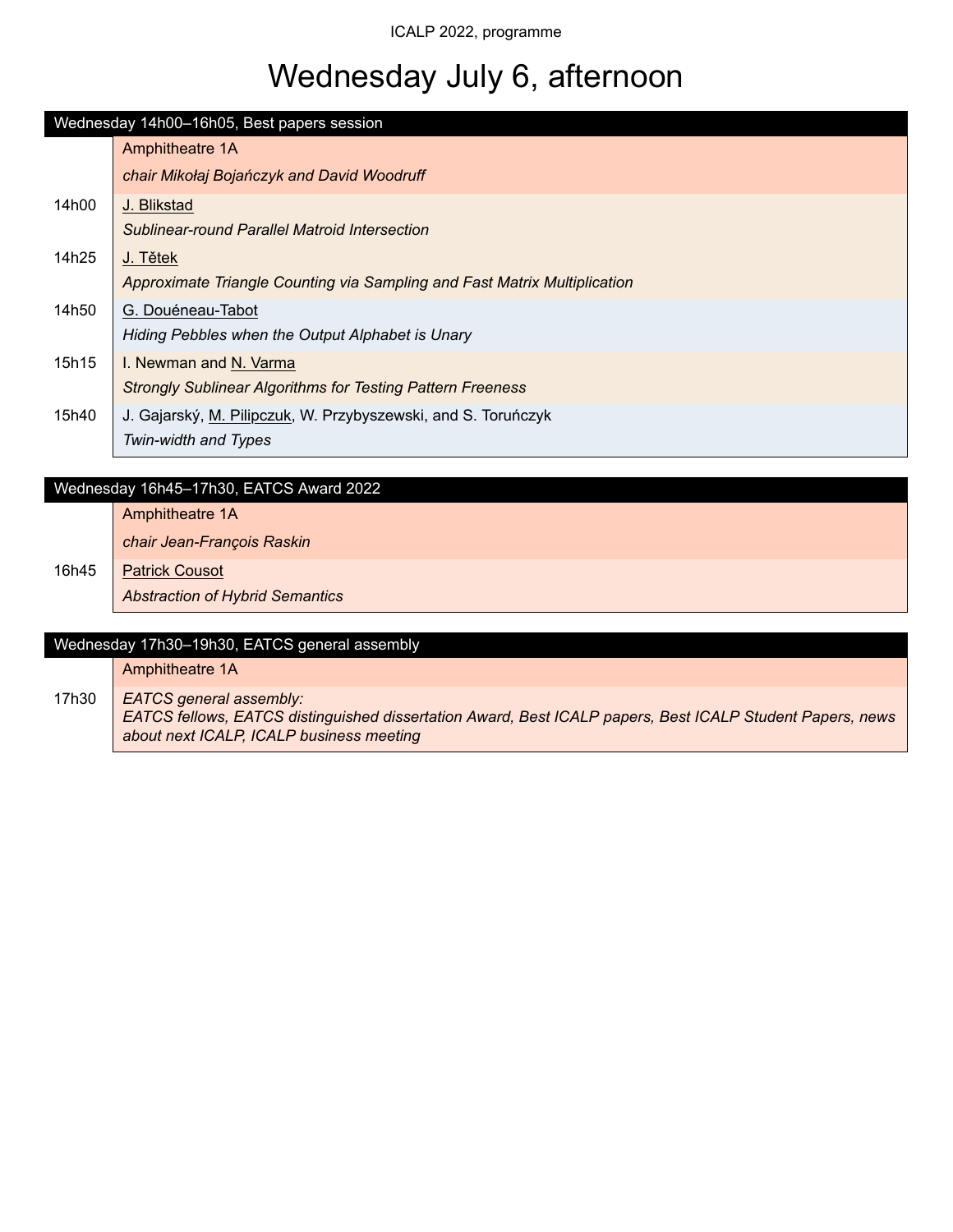# Thursday July 7, morning

### Thursday 8h30–9h30, Invited speaker 4

Amphitheatre 1A

*chair Mikołaj Bojańczyk*

### 8h30 | Albert Atserias

*Towards a Theory of Algorithmic Proof Complexity: Motivation and Directions*

### Thursday 10h00–12h05, Paper session 4

|       | $0.100$ $1.00$ , $1$<br>Amphitheatre 1A<br><b>Computational Geometry</b><br>chair Claire Mathieu                                                                  | Amphitheatre 4C<br>Parameterized complexity<br>chair Yixin Cao                                                                                                       | Amphitheatre 9E<br>Approximation algorithms<br>chair Robert Krauthgamer                                                                                                                      | Amphitheatre 10E<br>Optimization<br>chair Adrian Vladu                                                                                                                                                                                   |
|-------|-------------------------------------------------------------------------------------------------------------------------------------------------------------------|----------------------------------------------------------------------------------------------------------------------------------------------------------------------|----------------------------------------------------------------------------------------------------------------------------------------------------------------------------------------------|------------------------------------------------------------------------------------------------------------------------------------------------------------------------------------------------------------------------------------------|
| 10h00 | A. Khan, A. Lonkar, A.<br>Maiti, A. Sharma, and A.<br>Wiese<br><b>Tight Approximation</b><br>Algorithms for<br>Two-dimensional<br><b>Guillotine Strip Packing</b> | R. M. Sridharan, D.<br>Lokshtanov, and F.<br>Panolan<br><b>Backdoor Sets on</b><br><b>Nowhere Dense SAT</b>                                                          | L. Chen, X. Wu, and G.<br>Zhang<br><b>Approximation Algorithms</b><br>for Interdiction Problem<br>with Packing Constraints                                                                   | S. Jiang, B. Natura, and<br>O. Weinstein<br>A Faster Interior-Point<br><b>Method for</b><br>Sum-of-Squares<br>Optimization                                                                                                               |
| 10h25 | F. Fomin, P. Golovach,<br>T. Inamdar, and M. Zehavi<br>(Re)packing Equal Disks<br>into Rectangle                                                                  | B. Lin, X. Ren, Y. Sun,<br>and X. Wang<br>On Lower Bounds of<br>Approximating<br><b>Parameterized k-Clique</b>                                                       | K. Bringmann and<br>A. Cassis<br><b>Faster Knapsack</b><br><b>Algorithms via Bounded</b><br>Monotone<br><b>Min-Plus-Convolution</b>                                                          | M. Ding, R. Kyng, and P.<br>Zhang<br>Two-Commodity Flow is<br><b>Equivalent to Linear</b><br>Programming under<br><b>Nearly-Linear Time</b><br><b>Reductions</b>                                                                         |
| 10h50 | Z. Huang and J. Xu<br><b>In-Range Farthest Point</b><br><b>Queries and Related</b><br>Problem in High<br><b>Dimensions</b>                                        | I. Haviv<br>A Fixed-Parameter<br><b>Algorithm for the Kneser</b><br>Problem                                                                                          | N. Ayyadevara, R. Dabas,<br>A. Khan, and<br>K. V. N. Sreenivas<br><b>Near-optimal Algorithms</b><br>for Stochastic Online Bin<br>Packing                                                     | M. Briański, M. Koutecký,<br>D. Kráľ, K. Pekárková,<br>and F. Schröder<br>Characterization of<br><b>Matrices with Bounded</b><br><b>Graver Bases and Depth</b><br><b>Parameters and</b><br><b>Applications to Anteger</b><br>Programming |
| 11h15 | J. Conradi and A. Driemel<br>On Computing the<br>k-Shortcut Fréchet<br><b>Distance</b>                                                                            | C. Legrand-Duchesne, A.<br>Rai, and M. Tancer<br>Parameterized<br><b>Complexity of Untangling</b><br><b>Knots</b>                                                    | A. Abboud, V.<br>Cohen-Addad, E. Lee,<br>and P. Manurangsi<br><b>Improved Approximation</b><br><b>Algorithms and Lower</b><br><b>Bounds for</b><br>Search-Diversification<br><b>Problems</b> | M. Ding, R. Kyng, M. P.<br>Gutenberg, and P. Zhang<br><b>Hardness Results for</b><br><b>Laplacians of Simplicial</b><br>Complexes via<br><b>Sparse-Linear Equation</b><br><b>Complete Gadgets</b>                                        |
| 11h40 | K. Jansen, A. Khan, M.<br>Lira, and<br>K. V. N. Sreenivas<br>A PTAS for Packing<br>Hypercubes into a<br>Knapsack                                                  | A. Lassota,<br>A. Łukasiewicz, and A.<br>Polak<br><b>Tight Vector Bin Packing</b><br>with Few Small Items via<br><b>Fast Exact Matching in</b><br><b>Multigraphs</b> | C. Mathieu and H. Zhou<br>A PTAS for Capacitated<br><b>Vehicle Routing on Trees</b>                                                                                                          | M. Black and A. Nayyeri<br><b>Hodge Decomposition</b><br>and General Laplacian<br><b>Solvers for Embedded</b><br><b>Simplicial Complexes</b>                                                                                             |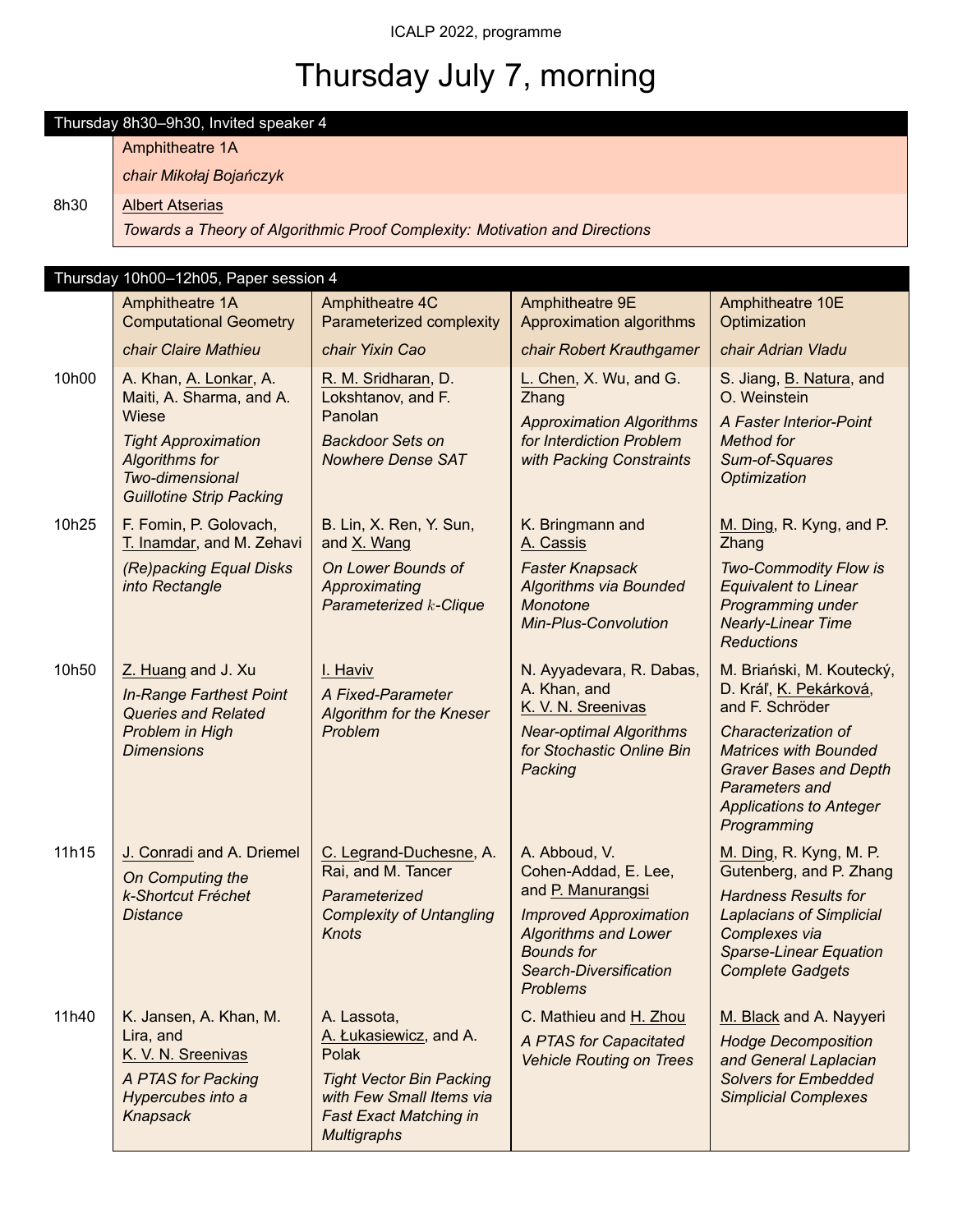# Thursday July 7, afternoon

|       | Thursday 14h30-15h50, Presburger Award and Gödel Prize 2022                       |  |  |  |  |
|-------|-----------------------------------------------------------------------------------|--|--|--|--|
|       | Amphitheatre 1A                                                                   |  |  |  |  |
| 14h30 | Dor Minzer, chaired by Mikołaj Bojańczyk                                          |  |  |  |  |
|       | On Monotonicity Testing and the 2-to-2-Games Conjecture                           |  |  |  |  |
| 14h55 | Zvika Brakerski, Craig Gentry, and Vinod Vaikuntanathan, chaired by Anca Muscholl |  |  |  |  |
|       | TBA                                                                               |  |  |  |  |

|       | Thursday 16h00-17h40, Paper session 5                                                                     |                                                                                                  |                                                                                                            |                                                                                 |  |
|-------|-----------------------------------------------------------------------------------------------------------|--------------------------------------------------------------------------------------------------|------------------------------------------------------------------------------------------------------------|---------------------------------------------------------------------------------|--|
|       | Amphitheatre 1A<br>Homomorphisms<br>chair Leslie Ann Goldberg                                             | Amphitheatre 4C<br>Process calculi and types<br>chair Paul-André Melliès                         | Amphitheatre 9E<br>Learning theory, fairness,<br>and privacy                                               | Amphitheatre 10E<br>Randomness in<br>computation                                |  |
|       |                                                                                                           |                                                                                                  | chair David Woodruff                                                                                       | chair Frédéric Magniez                                                          |  |
| 16h00 | M. Grohe, G. Rattan, and<br>T. Seppelt<br><b>Homomorphism Tensors</b><br>and Linear Equations             | D. Barozzini, P. Parys,<br>and J. Wróblewski<br>Unboundedness for<br><b>Recursion Schemes: A</b> | J. Pich and R. Santhanam<br><b>Learning Algorithms</b><br>versus Automatability of<br><b>Frege Systems</b> | O. Alrabiah, E.<br>Chattopadhyay,<br>J. Goodman, X. Li, and J.<br>Ribeiro       |  |
|       |                                                                                                           | Simpler Type System                                                                              |                                                                                                            | <b>Low-Degree Polynomials</b><br><b>Extract from Local</b><br><b>Sources</b>    |  |
| 16h25 | S. Kiefer and D. Neuen                                                                                    | E. Prebet                                                                                        | N. Harms and Y. Yoshida                                                                                    | S. Peleg, G. Cohen, D.                                                          |  |
|       | A Study of<br>Weisfeiler-Leman                                                                            | <b>Functions and</b><br>References in the                                                        | <b>Downsampling for Testing</b><br>and Learning in Product                                                 | Minzer, A. Potechin, and<br>A. Ta-Shma                                          |  |
|       | <b>Colorings on Planar</b><br>Graphs                                                                      | pi-Calculus: Full<br><b>Abstraction and Proof</b><br><b>Techniques</b>                           | <b>Distributions</b>                                                                                       | <b>Expander Random Walks:</b><br>The General Case and<br>Limitations            |  |
| 16h50 | R. Ganian, T. Hamm, V.<br>Korchemna, K. Okrasa,<br>and K. Simonov                                         | T. Schmid, W. Rozowski,<br>A. Silva, and J. Rot<br><b>Processes Parametrised</b>                 | N. Boehmer and T. Koana<br><b>The Complexity of Finding</b><br>Fair Many-to-One                            | N. Bansal, H. Jiang, R.<br>Meka, S. Singla, and M.<br>Sinha                     |  |
|       | <b>The Fine-Grained</b><br><b>Complexity of Graph</b><br>Homomorphism<br>Parameterized by<br>Clique-Width | by an Algebraic Theory                                                                           | <b>Matchings</b>                                                                                           | Smoothed Analysis of the<br>Komlós Conjecture                                   |  |
| 17h15 | B. Komarath, A. Pandey,<br>and C. S. Rahul                                                                |                                                                                                  | J. Blocki, E. Grigorescu,<br>and T. Mukherjee                                                              | J. B. T. Houen and M.<br>Thorup                                                 |  |
|       | <b>Monotone Arithmetic</b><br><b>Complexity of Graph</b><br>Homomorphism<br>Polynomials                   |                                                                                                  | <b>Privately Estimating</b><br><b>Graph Parameters in</b><br>Sublinear time                                | Understanding the<br><b>Moments of Tabulation</b><br><b>Hashing via Chaoses</b> |  |

### Thursday 19h30–22h30, Conference dinner

Le Train Bleu, first Floor of "Gare de Lyon" train station, Place Louis Armand, 75012 Paris. Groups will gather and walk there lead by staff members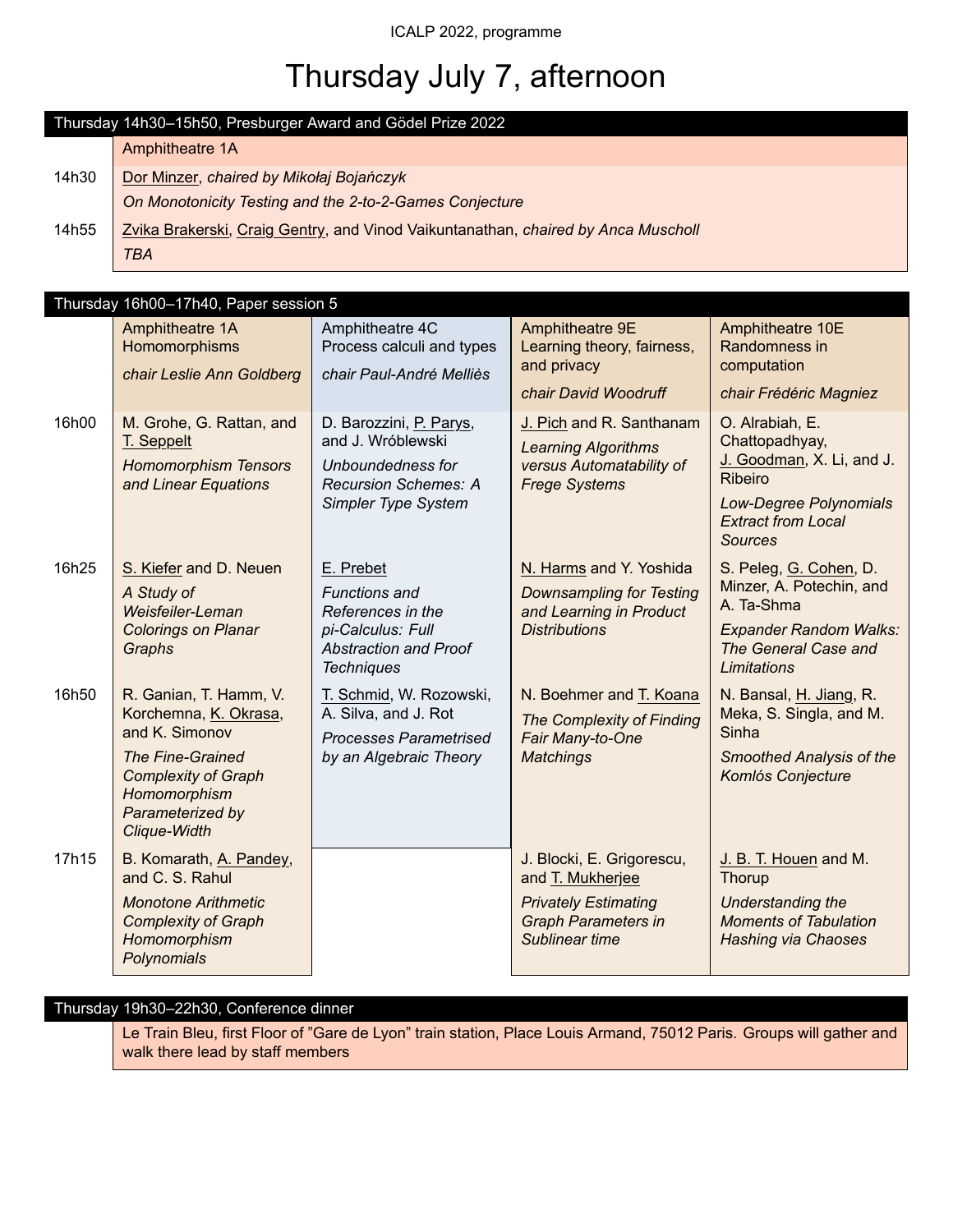# Friday July 8, morning

|       | Friday 8h30-9h30, Invited speaker 5                                             |                                                                              |                                                                                                                            |                                                                                               |  |  |  |  |
|-------|---------------------------------------------------------------------------------|------------------------------------------------------------------------------|----------------------------------------------------------------------------------------------------------------------------|-----------------------------------------------------------------------------------------------|--|--|--|--|
|       | Amphitheatre 1A                                                                 |                                                                              |                                                                                                                            |                                                                                               |  |  |  |  |
|       | chair Artur Czumaj                                                              |                                                                              |                                                                                                                            |                                                                                               |  |  |  |  |
| 8h30  | <b>Madhu Sudan</b>                                                              |                                                                              |                                                                                                                            |                                                                                               |  |  |  |  |
|       | Streaming and Sketching Complexity of CSPs: A survey                            |                                                                              |                                                                                                                            |                                                                                               |  |  |  |  |
|       |                                                                                 |                                                                              |                                                                                                                            |                                                                                               |  |  |  |  |
|       | Friday 10h00-12h05, Paper Session 6                                             |                                                                              |                                                                                                                            |                                                                                               |  |  |  |  |
|       | Amphitheatre 1A<br>Data structures, sorting,                                    | Amphitheatre 4C<br>Graphs and complexity                                     | Amphitheatre 9E<br>Graph distances and fault                                                                               | Amphitheatre 10E<br>Complexity                                                                |  |  |  |  |
|       | and string processing                                                           | chair Albert Atserias                                                        | tolerance                                                                                                                  | chair Frédéric Magniez                                                                        |  |  |  |  |
|       | chair David Woodruff                                                            |                                                                              | chair Yixin Cao                                                                                                            |                                                                                               |  |  |  |  |
| 10h00 | E. Ghasemi, V. Jugé, and<br>G. Khalighinejad<br><b>Galloping in Fast-growth</b> | S. Datta, C. Gupta, R.<br>Jain, A. Mukherjee, V. R.<br>Sharma, and R. Tewari | D. Chakraborty,<br>K. Chatterjee, and K.<br>Choudhary                                                                      | K. Bringmann, A. Cassis,<br>N. Fischer, and M.<br>Künnemann                                   |  |  |  |  |
|       | <b>Natural Merge Sorts</b>                                                      | <b>Dynamic Meta-theorems</b><br>for Distance and Matching                    | <b>Pairwise Reachability</b><br><b>Oracles and Preservers</b><br>under Failures                                            | A Structural Investigation<br>of the Approximability of<br>Polynomial-Time<br><b>Problems</b> |  |  |  |  |
| 10h25 | T. Nishimoto, S. Kanda,                                                         | A. Doumane                                                                   | M. Pilipczuk,                                                                                                              | T. Papamakarios and A.                                                                        |  |  |  |  |
|       | and Y. Tabei                                                                    | <b>Regular Expressions for</b><br>Tree-Width 2 Graphs                        | N. Schirrmacher, S.<br>Siebertz, S. Toruńczyk,                                                                             | Razborov<br><b>Space Characterizations</b>                                                    |  |  |  |  |
|       | An Optimal-Time RLBWT<br><b>Construction in BWT-runs</b>                        |                                                                              | and A. Vigny                                                                                                               | of Complexity Measures                                                                        |  |  |  |  |
|       | <b>Bounded Space</b>                                                            |                                                                              | <b>Algorithms and Data</b><br><b>Structures for First-order</b><br><b>Logic with Connectivity</b><br>under Vertex Failures | and Size-space<br><b>Trade-offs in Propositional</b><br><b>Proof Systems</b>                  |  |  |  |  |
| 10h50 | A. Ganguly, R. Shah, and<br>S. V. Thankachan                                    | T.-V. Nakajima and S.<br>Živný                                               | C. Liao, Q. Chen, B.<br>Laekhanukit, and Y.<br>Zhang                                                                       | A. Musipatla, R.<br>O'Donnell, T. Schramm,<br>and X. Wu                                       |  |  |  |  |
|       | <b>Fully Functional</b><br><b>Parameterized Suffix</b>                          | <b>Linearly Ordered</b><br>Colourings of                                     | <b>Almost Tight</b>                                                                                                        | The SDP Value of                                                                              |  |  |  |  |
|       | <b>Trees in Compact Space</b>                                                   | Hypergraphs                                                                  | <b>Approximation Hardness</b><br>for Single-Source<br><b>Directed</b>                                                      | <b>Random 2CSPs</b>                                                                           |  |  |  |  |
|       |                                                                                 |                                                                              | k-Edge-Connectivity                                                                                                        |                                                                                               |  |  |  |  |
| 11h15 | D. Das, T. Kociumaka,<br>and B. Saha                                            | N. De Beaudrap,<br>A. Kissinger, and J. v. de                                | P. Chalermsook, C.-C.<br>Huang, D. Nanongkai, T.                                                                           | L. Gan and J. Han                                                                             |  |  |  |  |
|       | <b>Improved Approximation</b>                                                   | Wetering                                                                     | Saranurak, P. Sukprasert,                                                                                                  | The Decision Problem for<br><b>Perfect Matchings in</b>                                       |  |  |  |  |
|       | <b>Algorithms for Dyck Edit</b><br><b>Distance and RNA</b>                      | <b>Circuit Extraction for</b>                                                | and<br>S. Yingchareonthawornchai                                                                                           | Dense Hypergraphs                                                                             |  |  |  |  |
|       | Folding                                                                         | ZX-diagrams can be<br>#P-hard                                                | Approximating                                                                                                              |                                                                                               |  |  |  |  |
|       |                                                                                 |                                                                              | k-Edge-Connected<br>Spanning Subgraphs via<br>a Near-Linear Time LP<br>Solver                                              |                                                                                               |  |  |  |  |
| 11h40 | P. Gawrychowski and                                                             | P. Idziak, P. Kawałek, J.                                                    | S. Kogan and M. Parter                                                                                                     | D. Caballero, T. Gomez,                                                                       |  |  |  |  |
|       | K. Pokorski<br>Sublinear Dynamic                                                | Krzaczkowski, and<br>A. Weiß                                                 | <b>Beating Matrix</b><br><b>Multiplication for</b>                                                                         | R. Schweller, and T. Wylie<br><b>Unique Assembly</b>                                          |  |  |  |  |
|       | <b>Interval Scheduling (on</b>                                                  | Satisfiability Problems for                                                  | $n^{1/3}$ -Directed Shortcuts                                                                                              | Verification in                                                                               |  |  |  |  |
|       | one or multiple machines)                                                       | <b>Finite Groups</b>                                                         |                                                                                                                            | <b>Two-Handed</b><br>Self-Assembly                                                            |  |  |  |  |